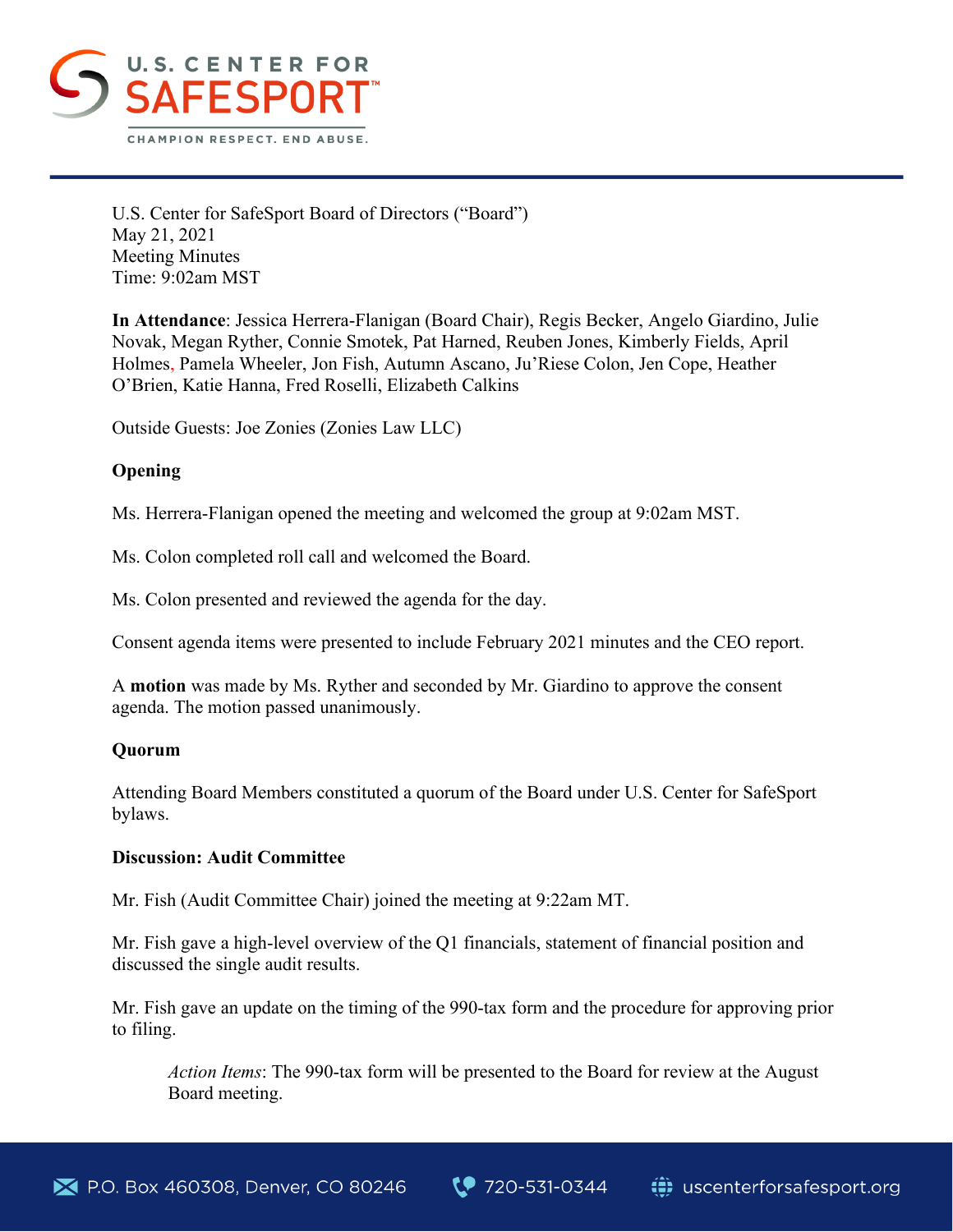

Mr. Fish left the meeting at 9:47am MT.

# **Discussion: Finance Committee**

Mr. Jones (Treasurer) discussed the Q1 financials and the financial forecast for the remaining of the year.

Ms. Cope reviewed the Q1 financials, the transition to the new bank (Independent Financial), , and provided an update on the budget.

Ms. Cope reviewed the updated approval matrices and the changes that have been made to provide signing authority to the Vice President, Marketing, Communications, and Strategic Partnerships.

A **motion** was made by Ms. Smotek and seconded by Mr. Giardino to approve the updated approval matrices. Motion passed unanimously.

*Action Items*: None

### **Discussion: Board Governance and Engagement**

Mr. Becker joined the meeting at 10:12am MT

Ms. Novak (Nominating and Governance Committee chair) gave a high-level overview of the Board engagement process, as well as a focus on recruiting efforts to identify additional members to help fill vacant committee seats.

*Action items*: All board members will be asked to complete a gap analysis, facilitated through BoardSpan.

*Action items*: The team will again work with Prodigy to identify potential committee and board members. An update will be provided during the next board meeting.

Ms. Novak shared and reviewed the draft Board purpose statement and next steps to finalize. Members agreed directionally but requested additional time to review and provide edits.

*Action items*: The Nominating & Governance Committee will revise the board purpose statement based on feedback and input from the board; an updated version will be shared during the next meeting.

Mr. Zonies discussed NGB representation on the Board and independence considerations..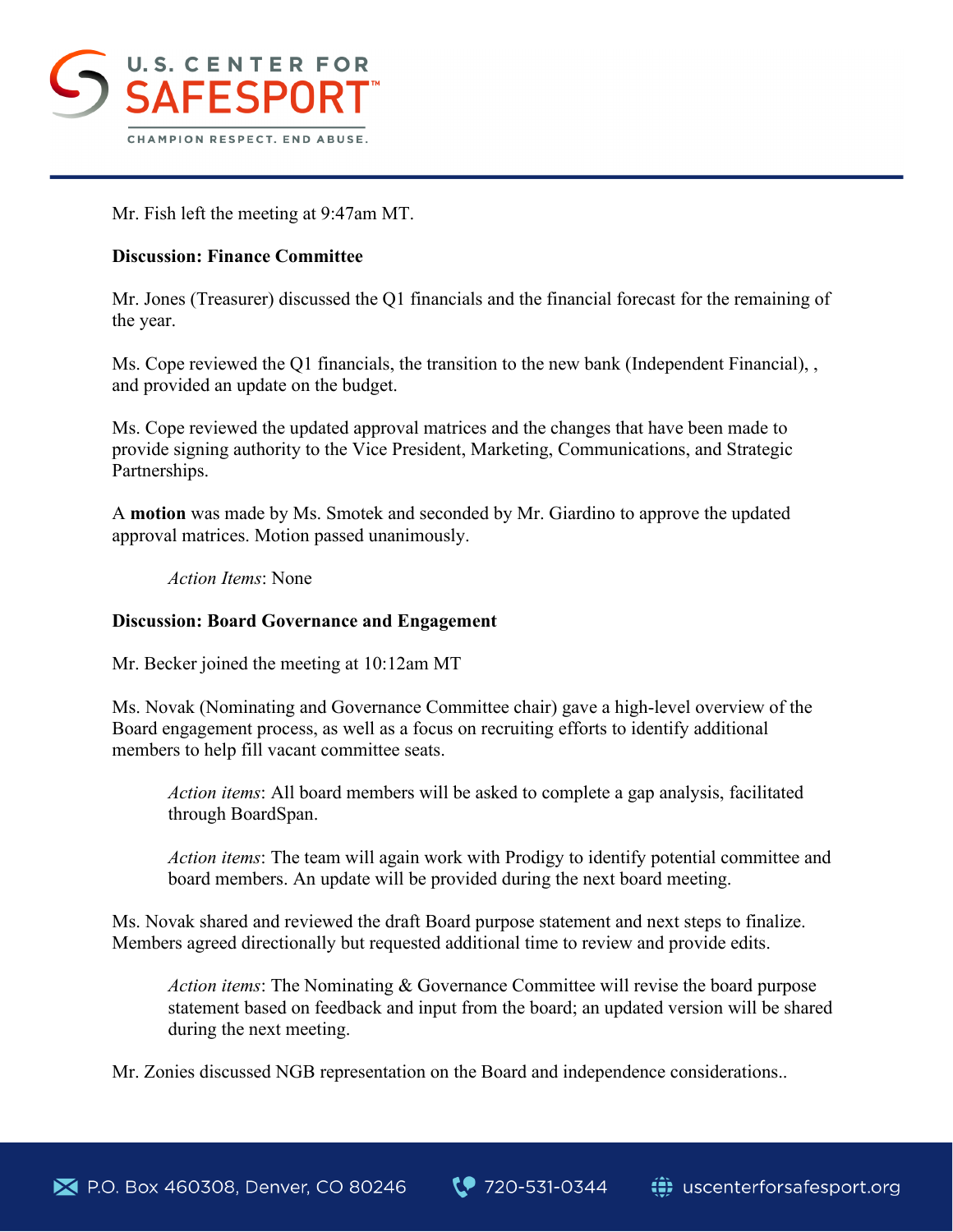

Ms. O'Brien discussed the ongoing Government Accountability Office (GAO) review. The Center's independence will be certified annually by the GAO.

### *Action Items*: None.

Ms. Novak shared the Nominating and Governance Committee recommendations, which included

- o Increasing the size of the board to allow up to 16 members
- o Increasing representation of athletes to include at least one-third athlete directors.
- o Formally create a Vice Chair position, which will serve as an Officer of the Board and member of the Executive Committee.
- o Formally create an Executive Committee, which will be comprised of Board Officers (Board Chair, Vice Chair, Secretary, and Treasurer). Executive Committee will include at least one Athlete Director at all times. If an Athlete Director is not a current Board Officer, the Board Chair shall appoint an Athlete Director to the Executive Committee. As part of its duties, the Executive Committee shall oversee and review the Center's Enterprise Risk Management efforts.
- o Updating Board and Committee member responsibilities.

A **motion** was made by Mr. Becker and seconded by Ms. Ryther to approve the Board and committee structure/governance changes, board member responsibilities and committee member responsibilities. Motion passed unanimously.

*Action Items*: Nominating and Governance Committee will review and update bylaws to support recommendations and will present a draft during the next board meeting.

Mr. Becker left the meeting at 10:43am MT

### **Discussion: Communications and Fundraising**

Ms. Van Gelder joined at 11:00am MT.

Ms. Van Gelder gave a high-level overview of the marketing and communications plan.